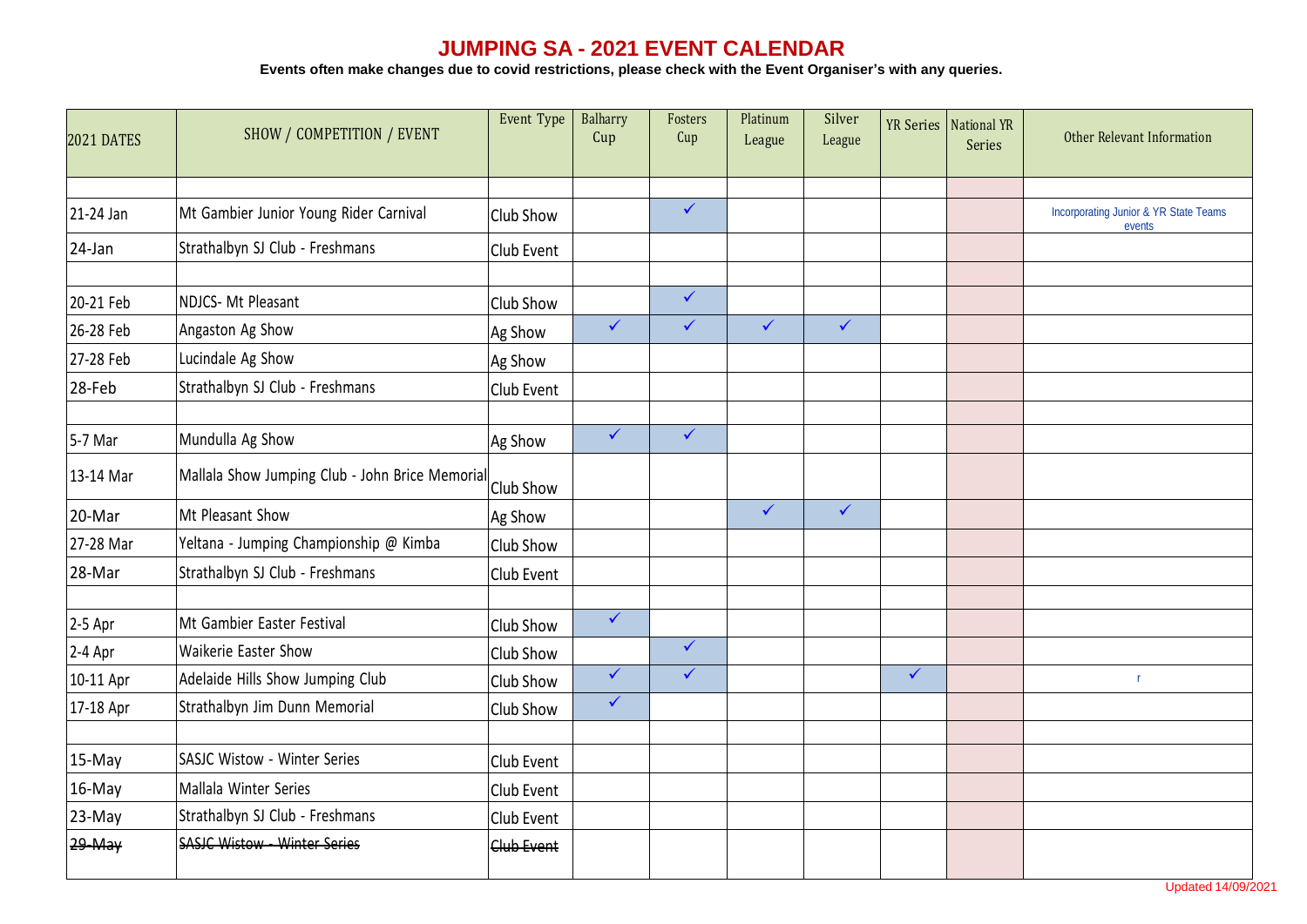## **JUMPING SA - 2021 EVENT CALENDAR**

**Events often make changes due to covid restrictions, please check with the Event Organiser's with any queries.**

| <b>2021 DATES</b> | SHOW / COMPETITION / EVENT            | <b>Event Type</b>  | <b>Balharry</b><br>Cup | Fosters<br>Cup | Platinum<br>League | Silver<br>League | <b>YR Series</b> | <b>National YR</b><br><b>Series</b> | Other Relevant Information                |
|-------------------|---------------------------------------|--------------------|------------------------|----------------|--------------------|------------------|------------------|-------------------------------------|-------------------------------------------|
| 30-May            | Mallala Winter Series                 | Club Event         |                        |                |                    |                  |                  |                                     |                                           |
| $5$ -Jun          | SASJC Wistow - Winter Series          | Club Event         |                        |                |                    |                  |                  |                                     |                                           |
| $13$ -Jun         | Mallala Winter Series                 | Club Event         |                        |                |                    |                  |                  |                                     |                                           |
| $19$ -Jun         | SASJC Wistow - Winter Series          | Club Event         |                        |                |                    |                  |                  |                                     |                                           |
| $27$ -Jun         | Mallala Winter Series                 | Club Event         |                        |                |                    |                  |                  |                                     |                                           |
| $27 - Jun$        | Strathalbyn SJ Club - Freshmans       | Club Event         |                        |                |                    |                  |                  |                                     |                                           |
| $3$ -Jul          | SASJC Wistow - Winter Series          | Club Event         |                        |                |                    |                  |                  |                                     |                                           |
| $11$ -Jul         | Mallala Winter Series                 | Club Event         |                        |                |                    |                  |                  |                                     |                                           |
| $17 - \text{ul$   | <b>SASJC Wistow - Winter Series</b>   | Club Event         |                        |                |                    |                  |                  |                                     |                                           |
| $25 - \text{ul$   | Strathalbyn SJ Club - Freshmans       | Club Event         |                        |                |                    |                  |                  |                                     |                                           |
| $31$ Jul $1$ Aug  | Mallala SJC                           | Club Show          |                        |                |                    |                  |                  |                                     | <b>Incorporating Winter Series Final</b>  |
| $7-Aug$           | SASJC "Cygnet Rambler Cup"- Show      | Club Show          |                        | $\checkmark$   |                    |                  |                  |                                     |                                           |
| $8 - Aug$         | Adelaide Hills Show Jumping Club      | Club Show          |                        |                |                    |                  |                  |                                     |                                           |
| 14-15 Aug         | NDSJC Guley Cup Show- At Mallala      | Club Show          | $\checkmark$           | $\checkmark$   |                    |                  |                  |                                     |                                           |
| 21-22 Aug         | Kadina Ag Show - 150th Year           | Ag Show            |                        | $\checkmark$   | $\checkmark$       | $\checkmark$     |                  |                                     | 2021 SA State Country Championships       |
| 21-22 Aug         | Whyalla Agriculture Show              | Ag Show            |                        |                |                    |                  |                  |                                     |                                           |
| $22$ -Aug         | Strathalbyn SJ Club - Freshmans       | Club Event         |                        |                |                    |                  |                  |                                     |                                           |
| 27-29 Aug HIA     | Gawler Agricultural Show              | Ag Show            | $\checkmark$           | $\checkmark$   | $\checkmark$       | $\checkmark$     |                  |                                     |                                           |
| 4-5 Sept          | Adelaide Hills Show Jumping Club      | Club Event         |                        |                |                    |                  |                  |                                     |                                           |
| 11-12 Sept        | Adelaide Hills Show Jumping Club      | Club Event         |                        |                |                    |                  |                  |                                     | <b>World Cup Qualifier</b>                |
| $18 - Sept$       | Wudinna Ag Show                       | Ag Show            |                        |                |                    |                  |                  |                                     |                                           |
| 17-19 Sept        | <b>SA State Jumping Championships</b> | <b>State Event</b> | $\checkmark$           | $\checkmark$   |                    |                  |                  |                                     | State Titles, Speed, Grand Prix Sen & Jun |
| $25-Sep$          | Kimba Agricultural Show               | Ag Show            |                        |                |                    |                  |                  |                                     |                                           |